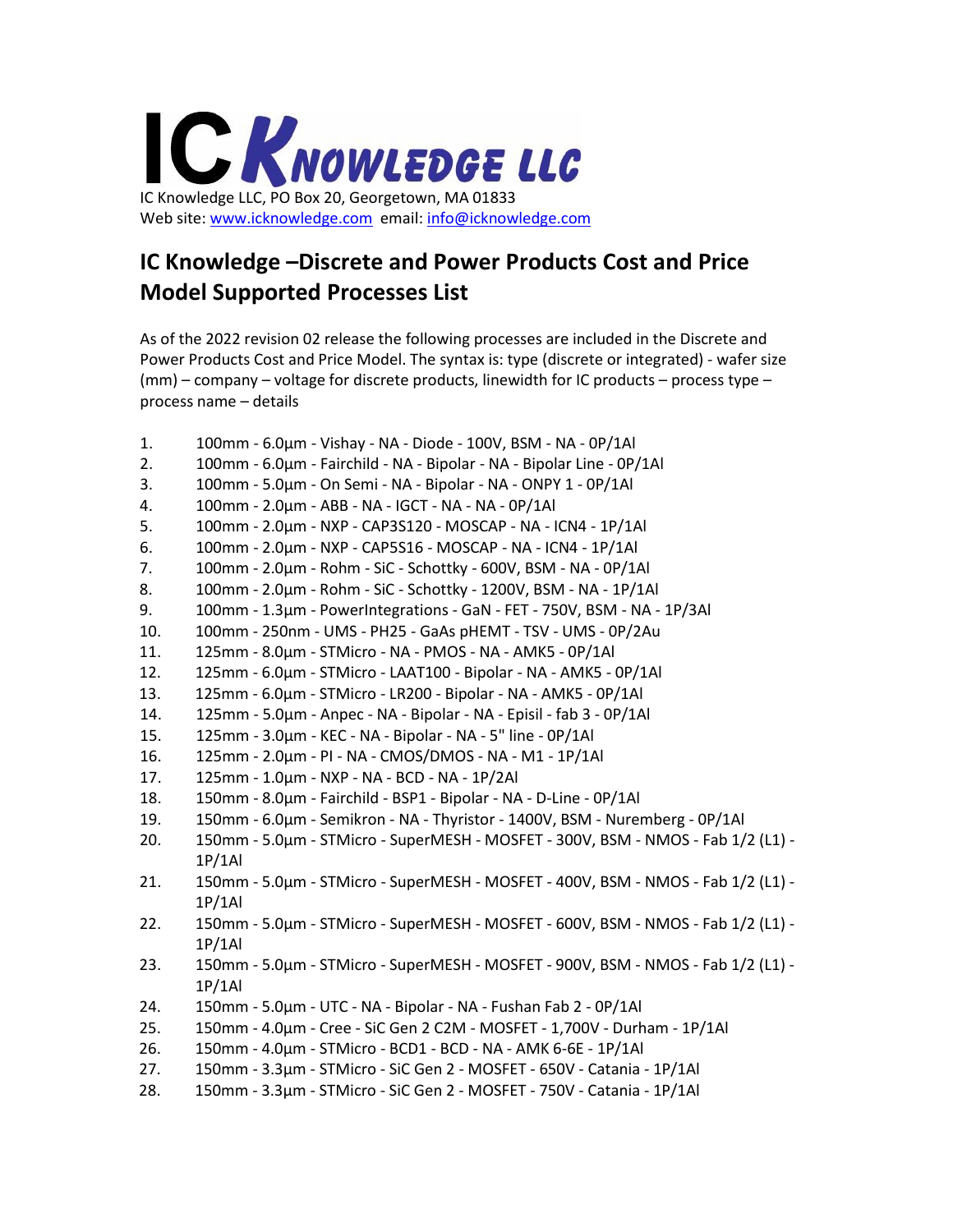29. 150mm - 3.3µm - STMicro - SiC Gen 2 - MOSFET - 1200V - Catania - 1P/1Al 30. 150mm - 3.3µm - STMicro - SiC Gen 2 - Schottky - 650V - Catania - 1P/1Al 31. 150mm - 3.3µm - STMicro - SiC Gen 2 - Schottky - 1200V - Catania - 1P/1Al 32. 150mm - 3.3µm - STMicro - SiC Gen 3 - MOSFET - Trench, 750V - Catania - 1P/1Al 33. 150mm - 3.3µm - STMicro - SiC Gen 3 - MOSFET, Trench, 1200V - Catania - 1P/1Al 34. 150mm - 2.5µm - STMicro - BCD2 - BCD - NA - AMK 6-6E - 2P/2Al 35. 150mm - 2.5µm - X-Fab - DIMOST - BCD SOI - 500V DMOS - 1P/2Al 36. 150mm - 2.0µm - ABB - NA - IGCT - NA - NA - 0P/1Al 37. 150mm - 2.0µm - Generic - NA - Bipolar - NA - 0P/2Al 38. 150mm - 1.5µm - Fairchild - NA - Bipolar - NA - Bucheon - 0P/2Al 39. 150mm - 1.5µm - PI - NA - CMOS/DMOS - NA - X-Fab 1 - 1P/1Al 40. 150mm - 1.5µm - Polar Fab - PBC3 - BCD - 60V DMOS - 1P/2Al 41. 150mm - 1.2µm - Bosch - NA - BCD - NA - 1P/3Al 42. 150mm - 1.2µm - Bosch - NA - BCD - NA - 2P/3Al 43. 150mm - 1.2µm - Champion - NA - BiCMOS - NA - ASMC - Fab 2 - 1P/2Al 44. 150mm - 1.2µm - Cree - SiC - MOSFET - 600V - Durham - 1P/1Al 45. 150mm - 1.2µm - Fairchild - NA - BiCMOS - NA - ASMC - Fab 1 - 1P/2Al 46. 150mm - 1.2µm - Infineon - Cool GaN - HEMT - 600V, GaN on Si - Fab 1 - 1P/TiAl/Al/Au 47. 150mm - 1.2µm - Infineon - CoolSiC Gen 5 - MOSFET - 650V - Villach - 1P/1Al 48. 150mm - 1.2µm - Infineon - CoolSiC Gen 5 - MOSFET - 1200V - Villach - 1P/1Al 49. 150mm - 1.2µm - Infineon - CoolSiC Gen 5 - MOSFET - 1700V - Villach - 1P/1Al 50. 150mm - 1.2µm - Infineon - CoolSiC Gen 5 - Schottky - 650V - Villach - 1P/1Al 51. 150mm - 1.2µm - Infineon - CoolSiC Gen 5 - Schottky - 1200V - Villach - 1P/1Al 52. 150mm - 1.2µm - IR - GaN - HEMT - GaN on Si - Fab 2 - 1P/1Al 53. 150mm - 1.2µm - Skyworks - GaAs - PA MMIC - MIM - Phase 2 - 0P/2Au 54. 150mm - 1.2µm - Transphorm - GaN - HEMT - 650V, GaN on Si - Goleta - 0P/1Al 55. 150mm - 1.2µm - TSMC - GaN - HEMT - GaN on Si - Fab 2- 1P/1TiAl/2Al 56. 150mm - 1.2µm - TSMC - GaN - HEMT - GaN on Si, MIM - Fab 2 - 1P/2TiAl/TiN/2Al 57. 150mm - 1.2µm - UnitedSiC - SiC - JFET - NA - Lubbock SiC - 0P/2Al 58. 150mm - 1.2µm - Win Semiconductor - GaAs - BiHEMT - MIM - Fab A - 0P/2Au 59. 150mm - 1.2µm - Win Semiconductor - GaAs - HBT - MIM - Fab A - 0P/2Au 60. 150mm - 1.0µm - Bosch - BCD3 - BCD - NA - 2P/3Al 61. 150mm - 1.0µm - Fairchild - EcoSpark - IGBT - 400V, BSM - D-Line - 1P/1Al 62. 150mm - 1.0µm - On Semi - PS5A - Bipolar - NA - Piestany 2 - 1P/2Al 63. 150mm - 1.0µm - On Semi - PS5A - Bipolar - NA - Piestany 2 - 2P/2Al 64. 150mm - 1.0µm - On Semi - VHVIC3 - CMOS/DMOS - NA - MOS7 - 1P/2Al 65. 150mm - 1.0µm - Rohm - SiC - MOSFET - 650V, Trench, BSM - Apollo Chikugo - 1P/1Al 66. 150mm - 1.0µm - STMicro - NA - BCD - NA - 1P/3Al 67. 150mm - 1.0µm - TSMC - NA - CMOS - HV - 3P/2Al 68. 150mm - 1.0µm - Weltrend - HVCMOS - CMOS - NA - TSMC - Fab 2 - 1P/2Al 69. 150mm - 1.0µm - X-Fab - XD10H - BCD SOI - 650V DMOS - 2P/3Al 70. 150mm - 950nm - Hitachi - NA - Diode - 600V, BSM - Rinkai Works - 1P/1Al 71. 150mm - 950nm - Hitachi - NA - IGBT - 600V, BSM - Rinkai Works - 1P/1Al 72. 150mm - 950nm - Infineon - IGBT2 - IGBT - 600V, BSM - Fab 1 - 1P/1Al 73. 150mm - 950nm - Infineon - IGBT2 - IGBT - 1200V, BSM - Fab 1 - 1P/1Al 74. 150mm - 950nm - Infineon - IGBT3 - IGBT - 1200V, BSM - Fab 1 - 1P/1Al 75. 150mm - 950nm - Infineon - NA - Diode - 1700V, BSM - Fab 1 - 0P/1Al 76. 150mm - 800nm - Bosch - NA - BCD - NA - 1P/3Al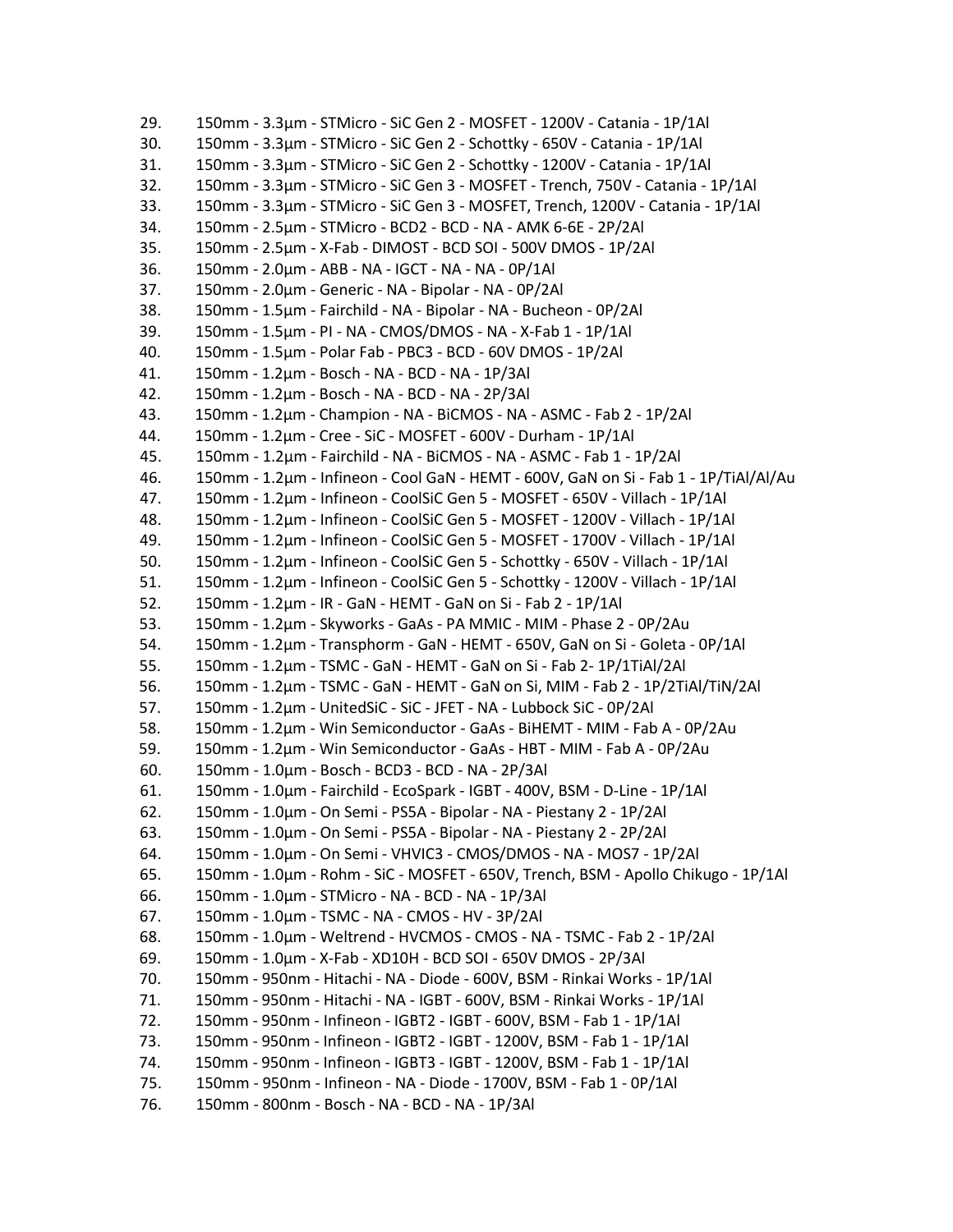77. 150mm - 800nm - STMicro - NA - BCD - NA - 1P/3Al 78. 150mm - 800nm - Win Semiconductor - GaAs - pHEMT - MIM - Fab A - 0P/2Au 79. 150mm - 800nm - X-Fab - CX08 - CMOS - HV, EEPROM - 2P/3Al 80. 150mm - 750nm - IR - HexFET Trench - MOSFET - 20V, BSM - NMOS - Fab 2 - 1P/1Al 81. 150mm - 750nm - IR - HexFET Trench - MOSFET - 25V, BSM - NMOS - Fab 2 - 1P/1Al 82. 150mm - 750nm - IR - HexFET Trench - MOSFET - 30V, BSM - NMOS - Fab 2 - 1P/1Al 83. 150mm - 750nm - IR - HexFET Trench - MOSFET - 40V, BSM - NMOS - Fab 2 - 1P/1Al 84. 150mm - 750nm - IR - HexFET Trench - MOSFET - 55V, BSM - NMOS - Fab 2 - 1P/1Al 85. 150mm - 750nm - IR - HexFET Trench - MOSFET - 60V, BSM - NMOS - Fab 2 - 1P/1Al 86. 150mm - 750nm - IR - HexFET Trench - MOSFET - 75V, BSM - NMOS - Fab 2 - 1P/1Al 87. 150mm - 750nm - IR - HexFET Trench - MOSFET - 100V, BSM - NMOS - Fab 2 - 1P/1Al 88. 150mm - 750nm - IR - HexFET Trench - MOSFET - 150V, BSM - NMOS - Fab 2 - 1P/1Al 89. 150mm - 750nm - IR - HexFET Trench - MOSFET - 200V, BSM - NMOS - Fab 2 - 1P/1Al 90. 150mm - 750nm - STMicro - VIPower M0-5 - BCD - NA - CTM6 - 1P/2Al 91. 150mm - 700nm - Bosch - HC65 DOT - BCD - NA - 2P/3Al 92. 150mm - 700nm - TI - LBC4 - BCD - NA - Hiji 1 - 2P/3Al 93. 150mm - 600nm - STMicro - BCD5 - BCD - 80V DMOS - 2P/3Al 94. 150mm - 600nm - STMicro - BCD5 - BCD - NA - AMK 6-6E - 1P/3Al 95. 150mm - 600nm - TSMC - NA - CMOS - HV - 1P/2Al 96. 150mm - 600nm - Weltrend - HVCMOS - CMOS - NA - TSMC - Fab 2 - 1P/2Al 97. 150mm - 500nm - NXP - TrenchMOS - MOSFET - 25V, BSM - NMOS - PowerFab 2 - 1P/1Al 98. 150mm - 500nm - NXP - TrenchMOS - MOSFET - 30V, BSM - NMOS - PowerFab 2 - 1P/1Al 99. 150mm - 500nm - NXP - TrenchMOS - MOSFET - 40V, BSM - NMOS - PowerFab 2 - 1P/1Al 100. 150mm - 500nm - NXP - TrenchMOS - MOSFET - 60V, BSM - NMOS - PowerFab 2 - 1P/1Al 101. 150mm - 500nm - NXP - TrenchMOS - MOSFET - 80V, BSM - NMOS - PowerFab 2 - 1P/1Al 102. 150mm - 500nm - NXP - NA - Diode - 100V, BSM - Discrete - 0P/1Al 103. 150mm - 500nm - NXP - NA - Diode - 200V, BSM - Discrete - 0P/1Al 104. 150mm - 500nm - On Semi - Greenbird - IGBT - 400V, BSM - Roznav - 1P/1Al 105. 150mm - 500nm - On Semi - TMOS - MOSFET - 60V - NMOS - Roznav - 1P/1Al 106. 150mm - 500nm - On Semi - Trench - MOSFET - 20V, BSM - NMOS - Roznav - 1P/1Al 107. 150mm - 500nm - On Semi - Trench - MOSFET - 25V, BSM - NMOS - Roznav - 1P/1Al 108. 150mm - 500nm - On Semi - Trench - MOSFET - 30V, BSM - NMOS - Roznav - 1P/1Al 109. 150mm - 500nm - On Semi - Trench - MOSFET - 40V, BSM - NMOS - Roznav - 1P/1Al 110. 150mm - 500nm - On Semi - Trench - MOSFET - 60V, BSM - NMOS - Roznav - 1P/1Al 111. 150mm - 500nm - On Semi - Trench - MOSFET - 75V, BSM - NMOS - Roznav - 1P/1Al 112. 150mm - 500nm - On Semi - Trench - MOSFET - 80V, BSM - NMOS - Roznav - 1P/1Al 113. 150mm - 500nm - On Semi - Trench - MOSFET - 100V, BSM - NMOS - Roznav - 1P/1Al 114. 150mm - 500nm - On Semi - Trench - MOSFET - 150V, BSM - NMOS - Roznav - 1P/1Al 115. 150mm - 500nm - On Semi - Trench - MOSFET - 200V, BSM - NMOS - Roznav - 1P/1Al 116. 150mm - 500nm - On Semi - Trench - MOSFET - 250V, BSM - NMOS - Roznav - 1P/1Al 117. 150mm - 500nm - Polar Fab - PBC4 - BCD - 40V, DMOS - 2P/2Al 118. 150mm - 500nm - Polar Fab - PBC4 - BCD - 40V, DMOS - 2P/3Al 119. 150mm - 500nm - Renesas - NA - BiCMOS - NA - Takasaki - 1P/2Al 120. 150mm - 500nm - STMicro - VIPower M0-7 - BCD - NA - CTM6 - 1P/2Al 121. 150mm - 500nm - Toshiba - U-MOS - MOSFET - 16V, NMOS, BSM - POSI - 1P/1Al 122. 150mm - 500nm - Toshiba - U-MOS - MOSFET - 20V, NMOS, BSM - POSI - 1P/1Al 123. 150mm - 500nm - Toshiba - U-MOS - MOSFET - 20V, PMOS, BSM - POSI - 1P/1Al 124. 150mm - 500nm - Toshiba - U-MOS - MOSFET - 30V, NMOS, BSM - POSI - 1P/1Al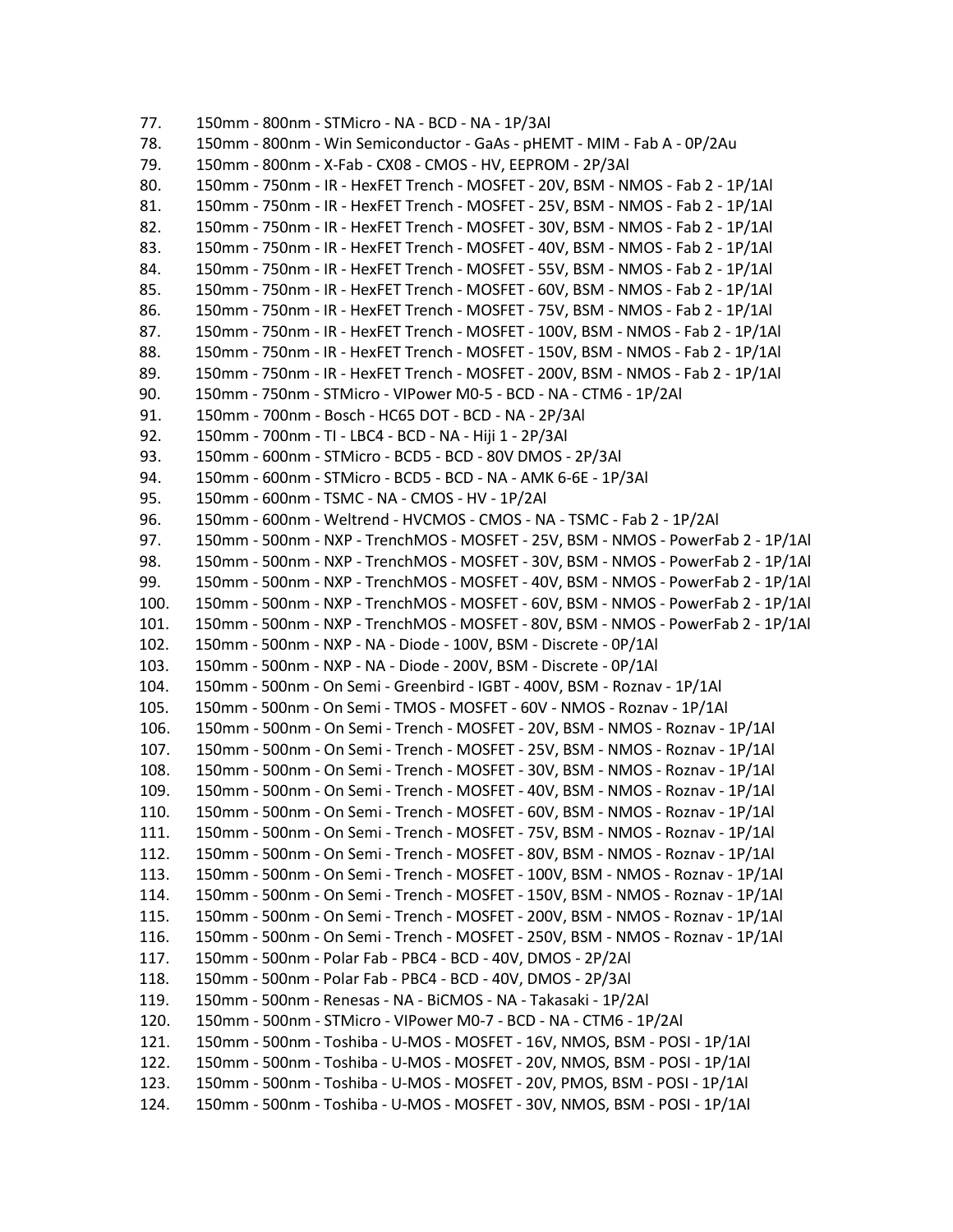- 125. 150mm 500nm Toshiba U-MOS MOSFET 30V, PMOS, BSM POSI 1P/1Al
- 126. 150mm 500nm Toshiba U-MOS MOSFET 40V, NMOS, BSM POSI 1P/1Al
- 127. 150mm 500nm Toshiba U-MOS MOSFET 60V, NMOS, BSM POSI 1P/1Al
- 128. 150mm 500nm Toshiba U-MOS MOSFET 100V, NMOS, BSM POSI 1P/1Al
- 129. 150mm 500nm Toshiba U-MOS MOSFET 150V, NMOS, BSM POSI 1P/1Al
- 130. 150mm 500nm Vishay SkyFET w schottky MOSFET 30V, NMOS, BSM Fab 3 1P/1Al
- 131. 150mm 500nm Vishay TrenchFET Gen 3 MOSFET 20V, NMOS, BSM Fab 3 1P/1Al
- 132. 150mm 500nm Vishay TrenchFET Gen 3 MOSFET 25V, NMOS, BSM Fab 3 1P/1Al
- 133. 150mm 500nm Vishay TrenchFET Gen 3 MOSFET 30V, NMOS, BSM Fab 3 1P/1Al
- 134. 150mm 500nm Vishay TrenchFET Gen 3 MOSFET 40V, NMOS, BSM Fab 3 1P/1Al
- 135. 150mm 500nm Vishay TrenchFET Gen 3 MOSFET 60V, NMOS, BSM Fab 3 1P/1Al
- 136. 150mm 500nm Vishay TrenchFET Gen 3 MOSFET 75V, NMOS, BSM Fab 3 1P/1Al
- 137. 150mm 500nm Vishay TrenchFET Gen 3 MOSFET 80V, NMOS, BSM Fab 3 1P/1Al
- 138. 150mm 500nm Vishay TrenchFET Gen 3 MOSFET 100V, NMOS, BSM Fab 3 1P/1Al
- 139. 150mm 500nm Vishay TrenchFET Gen 3 MOSFET 150V, NMOS, BSM Fab 3 1P/1Al
- 140. 150mm 500nm Vishay TrenchFET Gen 3 MOSFET 200V, NMOS, BSM Fab 3 1P/1Al
- 141. 150mm 500nm Vishay TrenchFET Gen 3 MOSFET 250V, NMOS, BSM Fab 3 1P/1Al
- 142. 150mm 400nm Cree GaN HEMT 700V Durham 0P/6Au
- 143. 150mm 350nm EPC GaN on Si MOSFET 100V EpiSil Fab 6A 0P/TiAlN/3Al
- 144. 150mm 350nm On Semi (AMI) I3T50 BCD MIM 1P/3Al
- 145. 150mm 350nm On Semi (AMI) I3T51 BCD MIM 1P/4Al
- 146. 150mm 350nm On Semi (AMI) I3T52 BCD MIM 1P/5Al
- 147. 150mm 350nm Renesas Trench MOSFET 12V, high side, NMOS, BSM Takasaki 1P/1Al
- 148. 150mm 350nm Renesas Trench MOSFET 12V, low side, NMOS, BSM Takasaki 1P/1Al
- 149. 150mm 350nm RFMD GaAs HBT MIM Fab 2 0P/3Au
- 150. 150mm 350nm RFMD GaAs pHEMT MIM Fab 2 0P/2Au
- 151. 200mm 3.5µm On Semi SuperFET III MOSFET 700V, NMOS, BSM Bucheon 1P/1Al
- 152. 200mm 3.0µm Infineon HEXFET MOSFET 24V, NMOS, BSM AMK 2E 1P/1Al
- 153. 200mm 3.0µm STMicro MDmesh II MOSFET 400V, NMOS, BSM AMK 2E 1P/1Al
- 154. 200mm 3.0µm STMicro MDmesh II MOSFET 450V, NMOS, BSM AMK 2E 1P/1Al
- 155. 200mm 3.0µm STMicro MDmesh II MOSFET 500V, NMOS, BSM AMK 2E 1P/1Al
- 156. 200mm 3.0µm STMicro MDmesh II MOSFET 525V, NMOS, BSM AMK 2E 1P/1Al
- 157. 200mm 3.0µm STMicro MDmesh II MOSFET 600V, NMOS, BSM AMK 2E 1P/1Al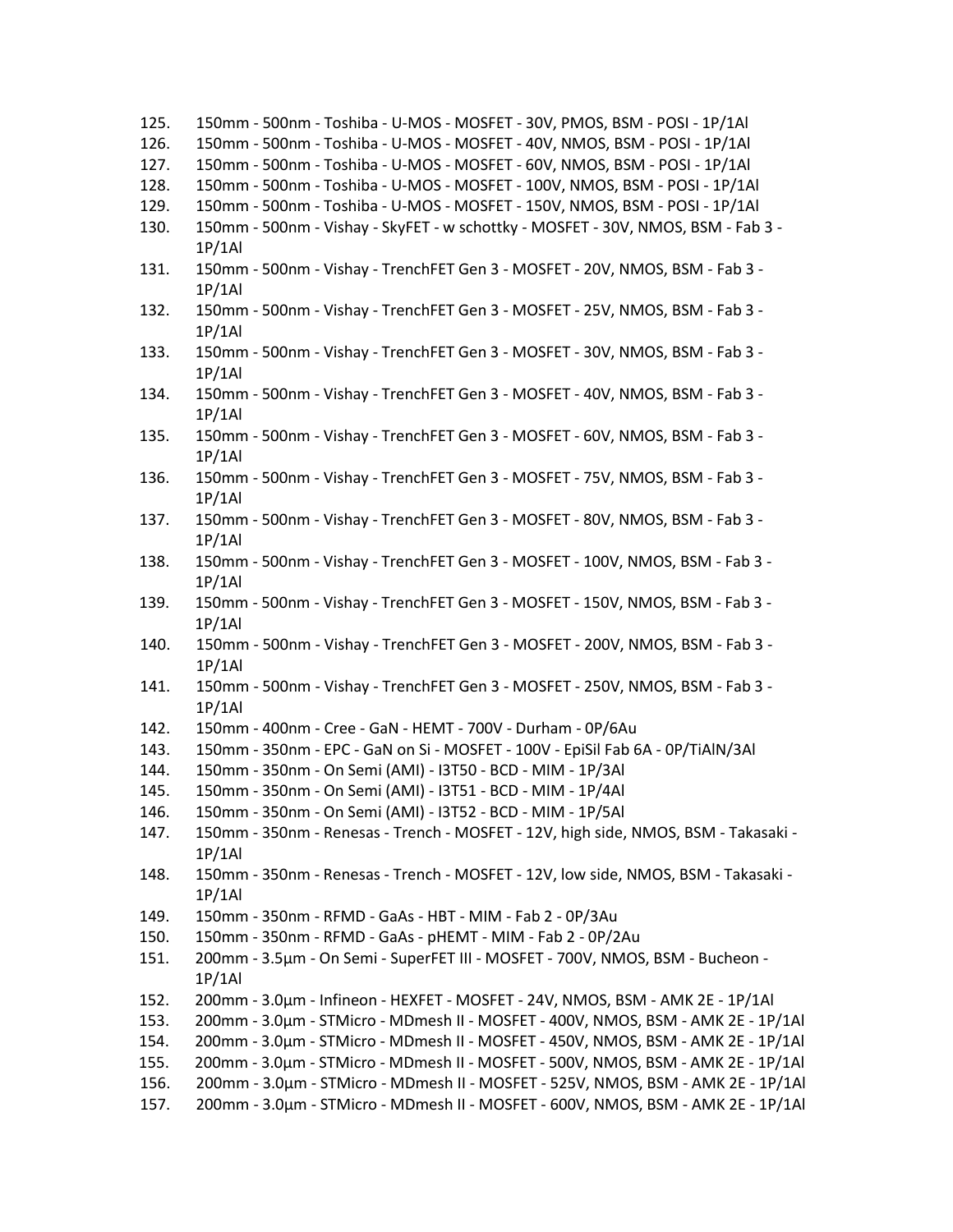| 159. | 200mm - 3.0um - STMicro - MDmesh II - MOSFET - 650V, NMOS, BSM - AMK 2E - 1P/1Al                       |
|------|--------------------------------------------------------------------------------------------------------|
| 160. | 200mm - 3.0μm - STMicro - MDmesh II - MOSFET - 700V, NMOS, BSM - AMK 2E - 1P/1Al                       |
| 161. | 200mm - 3.0um - STMicro - MDmesh II - MOSFET - 400V, NMOS, BSM - Fab 3 (Tours) -<br>1P/1Al             |
| 162. | 200mm - 3.0um - STMicro - MDmesh II - MOSFET - 450V, NMOS, BSM - Fab 3 (Tours) -<br>1P/1Al             |
| 163. | 200mm - 3.0um - STMicro - MDmesh II - MOSFET - 500V, NMOS, BSM - Fab 3 (Tours) -                       |
| 164. | 1P/1Al<br>200mm - 3.0µm - STMicro - MDmesh II - MOSFET - 525V, NMOS, BSM - Fab 3 (Tours) -<br>1P/1Al   |
| 165. | 200mm - 3.0µm - STMicro - MDmesh II - MOSFET - 600V, NMOS, BSM - Fab 3 (Tours) -<br>1P/1Al             |
| 166. | 200mm - 3.0µm - STMicro - MDmesh II - MOSFET - 620V, NMOS, BSM - Fab 3 (Tours) -<br>1P/1Al             |
| 167. | 200mm - 3.0um - STMicro - MDmesh II - MOSFET - 650V, NMOS, BSM - Fab 3 (Tours) -<br>1P/1Al             |
| 168. | 200mm - 3.0µm - STMicro - MDmesh II - MOSFET - 700V, NMOS, BSM - Fab 3 (Tours) -                       |
| 169. | 1P/1Al<br>200mm - 3.0um - STMicro - SuperMESH 3 - MOSFET - 300V, NMOS, BSM - Fab 3 (Tours) -<br>1P/1Al |
| 170. | 200mm - 3.0μm - STMicro - SuperMESH 3 - MOSFET - 400V, NMOS, BSM - Fab 3 (Tours) -<br>1P/1Al           |
| 171. | 200mm - 3.0um - STMicro - SuperMESH 3 - MOSFET - 600V, NMOS, BSM - Fab 3 (Tours) -<br>1P/1Al           |
| 172. | 200mm - 3.0μm - STMicro - SuperMESH 3 - MOSFET - 900V, NMOS, BSM - Fab 3 (Tours) -<br>1P/1Al           |
| 173. | 200mm - 2.0μm - Fairchild - NA - IGBT - 400V, BSM - Fab 8 - 1P/1Al                                     |
| 174. | 200mm - 2.0µm - InnoScience - GaN - FET - 650V - Zhuhai - 0P/4Al                                       |
| 175. | 200mm - 1.0μm - IR - Gen 7 - IGBT - 1200V, BSM - Fab 11 - 1P/1Al                                       |
| 176. | 200mm - 1.0µm - Microchip - NA - BiCMOS - NA - Fab 2 - 1P/2Al                                          |
| 177. | 200mm - 1.0μm - NXP - ABCD3 - BCD - NA - ICN8 - 1P/3Al                                                 |
| 178. | 200mm - 1.0µm - NXP (Freescale) - NA - IPD - NA - NA - FSL - 0P/3Au                                    |
| 179. | 200mm - 1.0µm - NXP (Freescale) - NA - MOSCAP - NA - NA - FSL - 1P/1Al                                 |
| 180. | 200mm - 1.0μm - TI - LBC3 - BCD - NA - DFab - 2P/2Al/1Cu                                               |
| 181. | 200mm - 950nm - AOS - SuperJunction - MOSFET - 600V, NMOS, BSM - Fab 1 - 1P/1Al                        |
| 182. | 200mm - 950nm - AOS - SuperJunction - MOSFET - 600V, NMOS, BSM - Fab 4 - 1P/1Al                        |
| 183. | 200mm - 950nm - Infineon - CoolMOS - MOSFET - 500V, BSM - Malaysia Fab - 1P/1Al                        |
| 184. | 200mm - 950nm - Infineon - CoolMOS - MOSFET - 600V, BSM - Malaysia Fab - 1P/1Al                        |
| 185. | 200mm - 950nm - Infineon - CoolMOS - MOSFET - 900V, NMOS, BSM - Malaysia Fab -<br>1P/1Al               |
| 186. | 200mm - 950nm - Infineon - EC3 Diode - Diode, 3300V, BSM - Malaysia Fab - 0P/1Al                       |
| 187. | 200mm - 950nm - Infineon - EC3 Diode - Diode, 4500V, BSM - Malaysia Fab - 0P/1Al                       |
| 188. | 200mm - 950nm - Infineon - EC3 Diode - Diode, 6500V, BSM - Malaysia Fab - 0P/1Al                       |
| 189. | 200mm - 950nm - Infineon - IGBT3 - IGBT - 600V, BSM - Malaysia Fab - 1P/1Al                            |
| 190. | 200mm - 950nm - Infineon - IGBT3 - IGBT - 1200V, BSM - Malaysia Fab - 1P/1Al                           |
| 191. | 200mm - 950nm - Infineon - IGBT3 - IGBT - 1700V, BSM - Malaysia Fab - 1P/1Al                           |

158. 200mm - 3.0µm - STMicro - MDmesh II - MOSFET - 620V, NMOS, BSM - AMK 2E - 1P/1Al

192. 200mm - 950nm - Infineon - IGBT3 - IGBT - 3300V, BSM - Malaysia Fab - 1P/1Al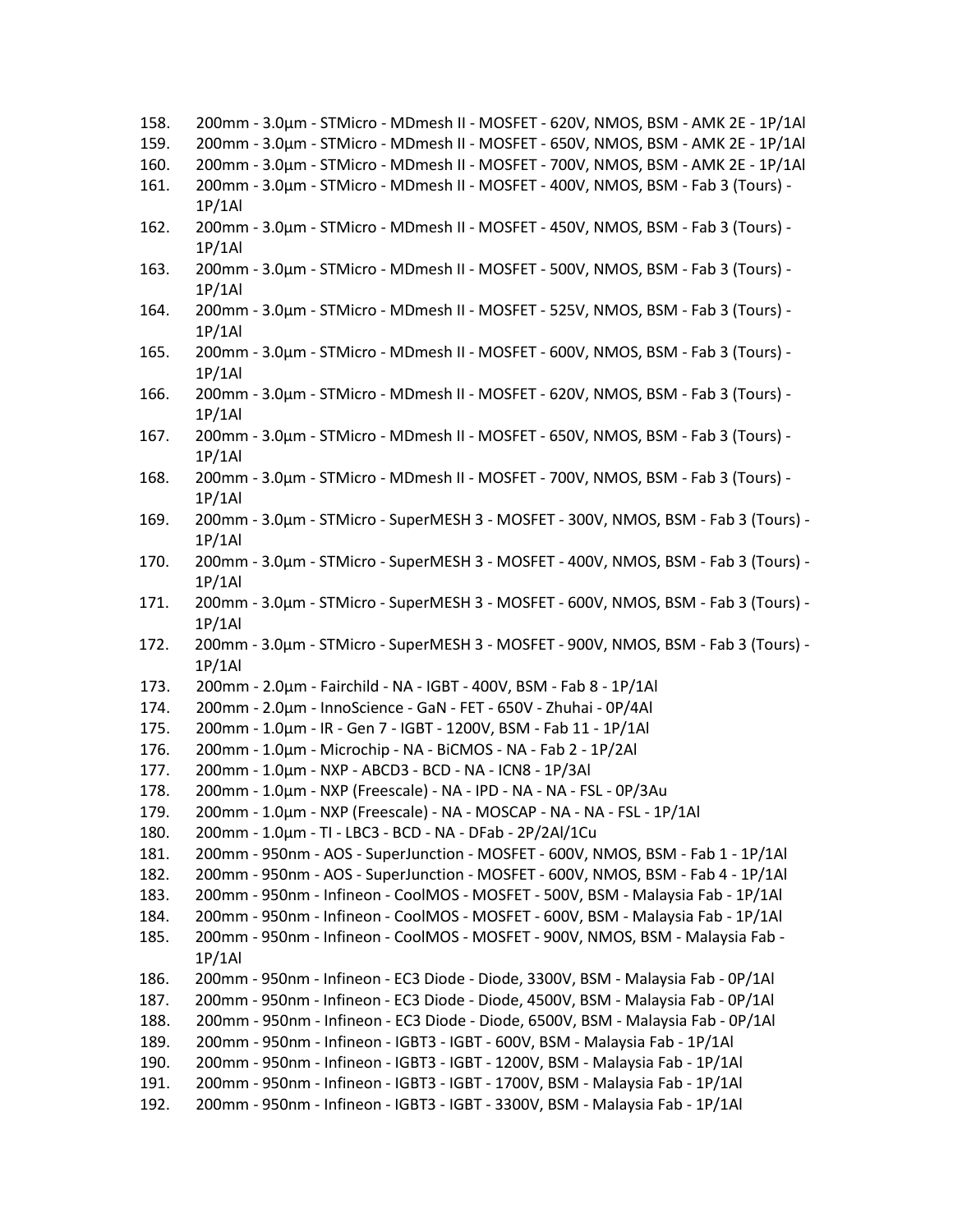| 193. | 200mm - 950nm - Infineon - IGBT3 - IGBT - 4500V, BSM - Malaysia Fab - 1P/1Al        |
|------|-------------------------------------------------------------------------------------|
| 194. | 200mm - 950nm - Infineon - IGBT3 - IGBT - 6500V, BSM - Malaysia Fab - 1P/1Al        |
| 195. | 200mm - 950nm - Infineon - IGBT4 - IGBT - 600V, BSM - Malaysia Fab - 1P/1Al         |
| 196. | 200mm - 950nm - Infineon - IGBT4 - IGBT - 1200V, BSM - Malaysia Fab - 1P/1Al        |
| 197. | 200mm - 950nm - Infineon - IGBT4 - IGBT - 1700V, BSM - Malaysia Fab - 1P/1Al        |
| 198. | 200mm - 950nm - Infineon - IGBT5 - IGBT - 650V, BSM - Malaysia Fab - 1P/1Al         |
| 199. | 200mm - 950nm - Infineon - IGBT5 - IGBT - 1200V, BSM - Malaysia Fab - 1P/1Al        |
| 200. | 200mm - 950nm - Infineon - OptiMOS Gen 2 - MOSFET - 30V, NMOS, BSM - Malaysia Fab   |
|      | $-1P/1Al$                                                                           |
| 201. | 200mm - 950nm - Infineon - OptiMOS Gen 2 - MOSFET - 40V, NMOS, BSM - Megafab -      |
|      | 1P/1Al                                                                              |
| 202. | 200mm - 950nm - Infineon - OptiMOS Gen 2 - MOSFET - 40V, NMOS, BSM - Fab 2          |
|      | (Villach) - 1P/1Al                                                                  |
|      | 200mm - 950nm - Infineon - OptiMOS Gen 2 - MOSFET - 60V, NMOS, BSM - Malaysia Fab   |
| 203. |                                                                                     |
|      | $-1P/1Al$                                                                           |
| 204. | 200mm - 950nm - Infineon - OptiMOS Gen 3 - MOSFET - 25V, NMOS, BSM - Malaysia Fab   |
|      | $-1P/1Al$                                                                           |
| 205. | 200mm - 950nm - Infineon - OptiMOS Gen 3 - MOSFET - 30V, NMOS, BSM - Malaysia Fab   |
|      | $-1P/1Al$                                                                           |
| 206. | 200mm - 950nm - Infineon - OptiMOS Gen 3 - MOSFET - 30V, NMOS, BSM, 5 volt drive -  |
|      | Malaysia Fab - 1P/1Al                                                               |
| 207. | 200mm - 950nm - Infineon - OptiMOS Gen 3 - MOSFET - 40V, NMOS, BSM - Malaysia Fab   |
|      | - 1P/1Al                                                                            |
| 208. | 200mm - 950nm - Infineon - OptiMOS Gen 3 - MOSFET - 60V, NMOS, BSM - Malaysia Fab   |
|      | $-1P/1Al$                                                                           |
| 209. | 200mm - 950nm - Infineon - OptiMOS Gen 3 - MOSFET - 80V, NMOS, BSM - Malaysia Fab   |
|      | $-1P/1Al$                                                                           |
| 210. | 200mm - 950nm - Mitsubishi - NA - Diode - 650V, BSM - Kumamoto - 1P/1Al             |
| 211. | 200mm - 950nm - Mitsubishi - NA - IGBT - 600/650V, BSM - Kumamoto - 1P/1Al          |
| 212. | 200mm - 950nm - Renesas - 7th generation - IGBT - 600V, BSM - Shiga - 1P/1Al        |
| 213. | 200mm - 950nm - Renesas - 7th generation - IGBT - 1200V, BSM - Shiga - 1P/1Al       |
| 214. | 200mm - 950nm - STMicro - MDmesh M6 - MOSFET - 600V, BSM - AMK 3E - 1P/1Al          |
| 215. | 200mm - 950nm - STMicro - MDmesh M6 - MOSFET - 600V, BSM - Catania - 1P/1Al         |
| 216. | 200mm - 950nm - STMicro - MDmesh M6 - MOSFET - 600V, BSM - Fab 3 (Tours) - 1P/1Al   |
| 217. | 200mm - 800nm - NXP - ABCD3 - BCD - NA - 1P/3Al                                     |
| 218. | 200mm - 750nm - STMicro - VIPower M0-5 - BCD - NA - CTM8 - 1P/2Al                   |
| 219. | 200mm - 700nm - Nexperia - Trench 6 - MOSFET - 40V, BSM - GF Fab 2 - 1P/1Al         |
| 220. | 200mm - 700nm - On Semi - Trench 6 - MOSFET - 40V, BSM - AIZU2 - 1P/1AI             |
| 221. | 200mm - 600nm - On Semi - NA - IGBT - 650V, Trench, BSM - Roznoz - 1P/1Al           |
| 222. | 200mm - 600nm - STMicro - BCD5 - BCD - 80V - 2P/3Al                                 |
| 223. | 200mm - 500nm - AOS - SRFET - MOSFET - 12V, NMOS, BSM - Fab 1 - 1P/1Al              |
| 224. | 200mm - 500nm - AOS - SRFET - MOSFET - 20V, NMOS, BSM - Fab 1 - 1P/1Al              |
| 225. | 200mm - 500nm - AOS - SRFET - w schottky - MOSFET - 30V, NMOS, BSM - Fab 1 - 1P/1Al |
| 226. | 200mm - 500nm - AOS - Trench - MOSFET - 12V, NMOS, BSM - Fab 1 - 1P/1Al             |
| 227. | 200mm - 500nm - AOS - Trench - MOSFET - 20V, NMOS, BSM - Fab 1 - 1P/1Al             |
| 228. | 200mm - 500nm - AOS - Trench - MOSFET - 30V, NMOS, BSM - Fab 1 - 1P/1Al             |
| 229. | 200mm - 500nm - AOS - Trench - MOSFET - 55V, NMOS, BSM - Fab 1 - 1P/1Al             |
|      |                                                                                     |
| 230. | 200mm - 500nm - AOS - Trench - MOSFET - 60V, NMOS, BSM - Fab 1 - 1P/1Al             |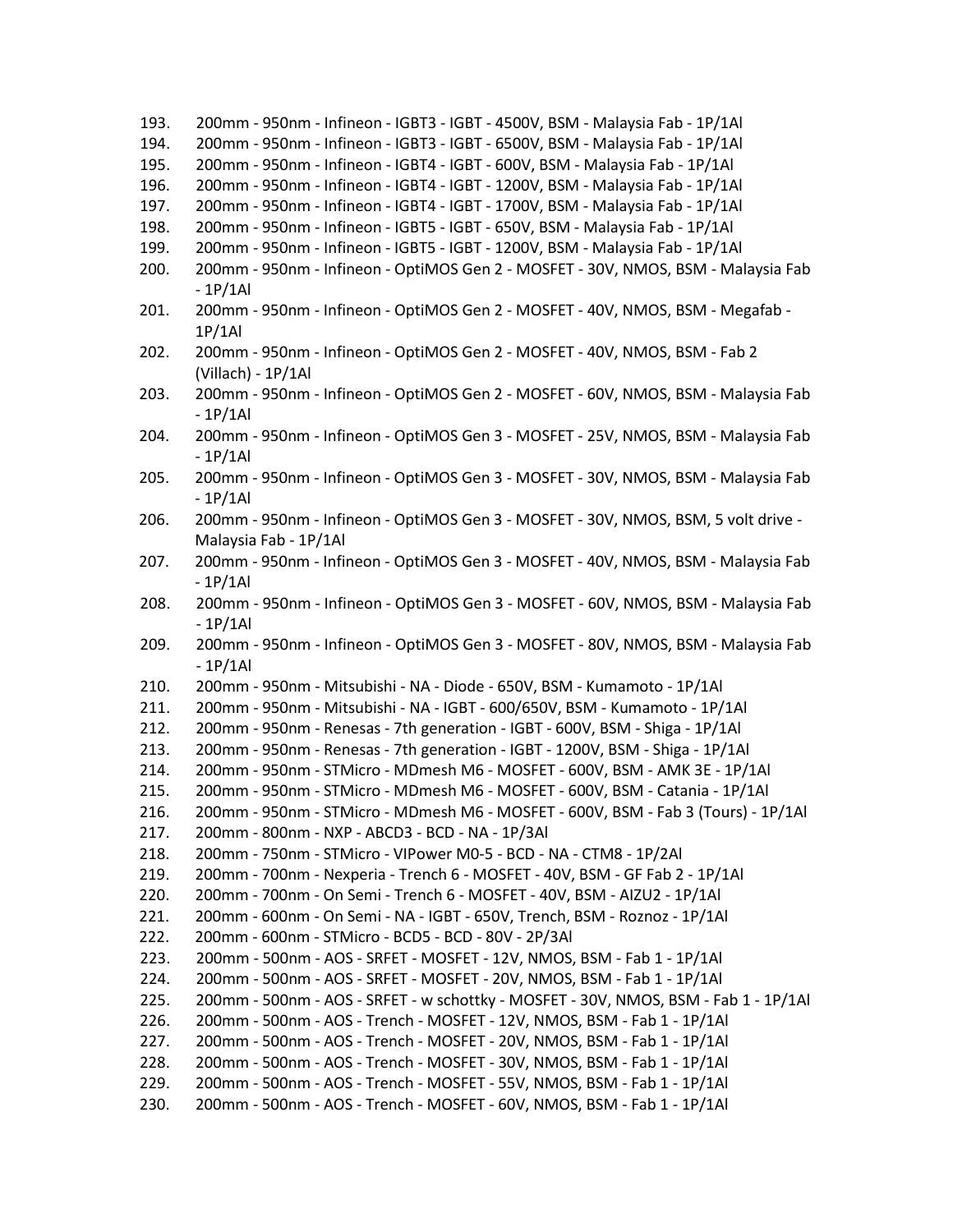231. 200mm - 500nm - AOS - Trench - MOSFET - 75V, NMOS, BSM - Fab 1 - 1P/1Al 232. 200mm - 500nm - AOS - Trench - MOSFET - 105V, NMOS, BSM - Fab 1 - 1P/1Al 233. 200mm - 500nm - AOS - Trench - MOSFET - 200V, NMOS, BSM - Fab 1 - 1P/1Al 234. 200mm - 500nm - Diodes - NA - PFET - 40V DMOS - Hua Hong Fab 2 - 1P/1Al 235. 200mm - 500nm - Fairchild - UltraFET - MOSFET - 20V, NMOS, BSM - Fab 8 - 1P/1Al 236. 200mm - 500nm - Fairchild - UltraFET - MOSFET - 30V, NMOS, BSM - Fab 8 - 1P/1Al 237. 200mm - 500nm - Fairchild - UltraFET - MOSFET - 40V, NMOS, BSM - Fab 8 - 1P/1Al 238. 200mm - 500nm - Fairchild - UltraFET - MOSFET - 60V, NMOS, BSM - Fab 8 - 1P/1Al 239. 200mm - 500nm - Fairchild - UltraFET - MOSFET - 75V, NMOS, BSM - Fab 8 - 1P/1Al 240. 200mm - 500nm - Fairchild - UltraFET - MOSFET - 100V, NMOS, BSM - Fab 8 - 1P/1Al 241. 200mm - 500nm - Fairchild - UltraFET - MOSFET - 200V, NMOS, BSM - Fab 8 - 1P/1Al 242. 200mm - 500nm - Infineon - NA - BCD - NA - 3P/4Al 243. 200mm - 500nm - Infineon - SPT5 - BCD - NA - 1P/3Al 244. 200mm - 500nm - IR - Trench - MOSFET - 25V, NMOS, BSM - Fab 11 - 1P/1Al 245. 200mm - 500nm - IR - Trench - MOSFET - 40V, NMOS, BSM - Fab 11 - 1P/1Al 246. 200mm - 500nm - NXP - Trench - MOSFET - 40V, NMOS - GF Fab 2 - 1P/1Al 247. 200mm - 500nm - NXP - Trench - MOSFET - 40V, NMOS - Vanguard Fab 1 - 1P/1Al 248. 200mm - 500nm - NXP - Trench - MOSFET - 60V, NMOS - GF Fab 2 - 1P/1Al 249. 200mm - 500nm - Polar Fab - PBC4 - BCD - 40V DMOS - 2P/2Al 250. 200mm - 500nm - Polar Fab - PBC4 - BCD - 40V DMOS - 2P/3Al 251. 200mm - 500nm - STMicro - VIPower M0-7 - BCD - NA - CTM8 - 1P/2Al 252. 200mm - 500nm - Vishay - TrenchFET Gen 2 - MOSFET - 60V, NMOS, BSM - GF Fab 2 - 1P/1Al 253. 200mm - 450nm - NXP (Freescale) - LDMOS - MOSFET - 65V, NMOS, BSM - FSL - 1P/2Al 254. 200mm - 450nm - NXP (Freescale) - IC RF - MOSFET - 65V, NMOS, BSM, MIM - FSL - 1P/2Al 255. 200mm - 400nm - STMicro - StripFET II - MOSFET - 100V, NMOS, BSM - Fab 3 (Tours) - 1P/1Al 256. 200mm - 400nm - STMicro - StripFET II - MOSFET - 200V, NMOS, BSM - Fab 3 (Tours) - 1P/1Al 257. 200mm - 400nm - STMicro - StripFET II - MOSFET - 250V, NMOS, BSM - Fab 3 (Tours) - 1P/1Al 258. 200mm - 400nm - STMicro - StripFET II - MOSFET - 300V, NMOS, BSM - Fab 3 (Tours) - 1P/1Al 259. 200mm - 400nm - STMicro - StripFET III - MOSFET - 24V, NMOS, BSM - Fab 3 (Tours) - 1P/1Al 260. 200mm - 400nm - STMicro - StripFET III - MOSFET - 30V, NMOS, BSM - Fab 3 (Tours) - 1P/1Al 261. 200mm - 400nm - STMicro - StripFET III - MOSFET - 40V, NMOS, BSM - Fab 3 (Tours) - 1P/1Al 262. 200mm - 400nm - STMicro - StripFET III - MOSFET - 55V, NMOS, BSM - Fab 3 (Tours) - 1P/1Al 263. 200mm - 400nm - STMicro - StripFET III - MOSFET - 60V, NMOS, BSM - Fab 3 (Tours) - 1P/1Al 264. 200mm - 400nm - STMicro - StripFET III - MOSFET - 70V, NMOS, BSM - Fab 3 (Tours) - 1P/1Al 265. 200mm - 400nm - STMicro - StripFET III - MOSFET - 75V, NMOS, BSM - Fab 3 (Tours) -

1P/1Al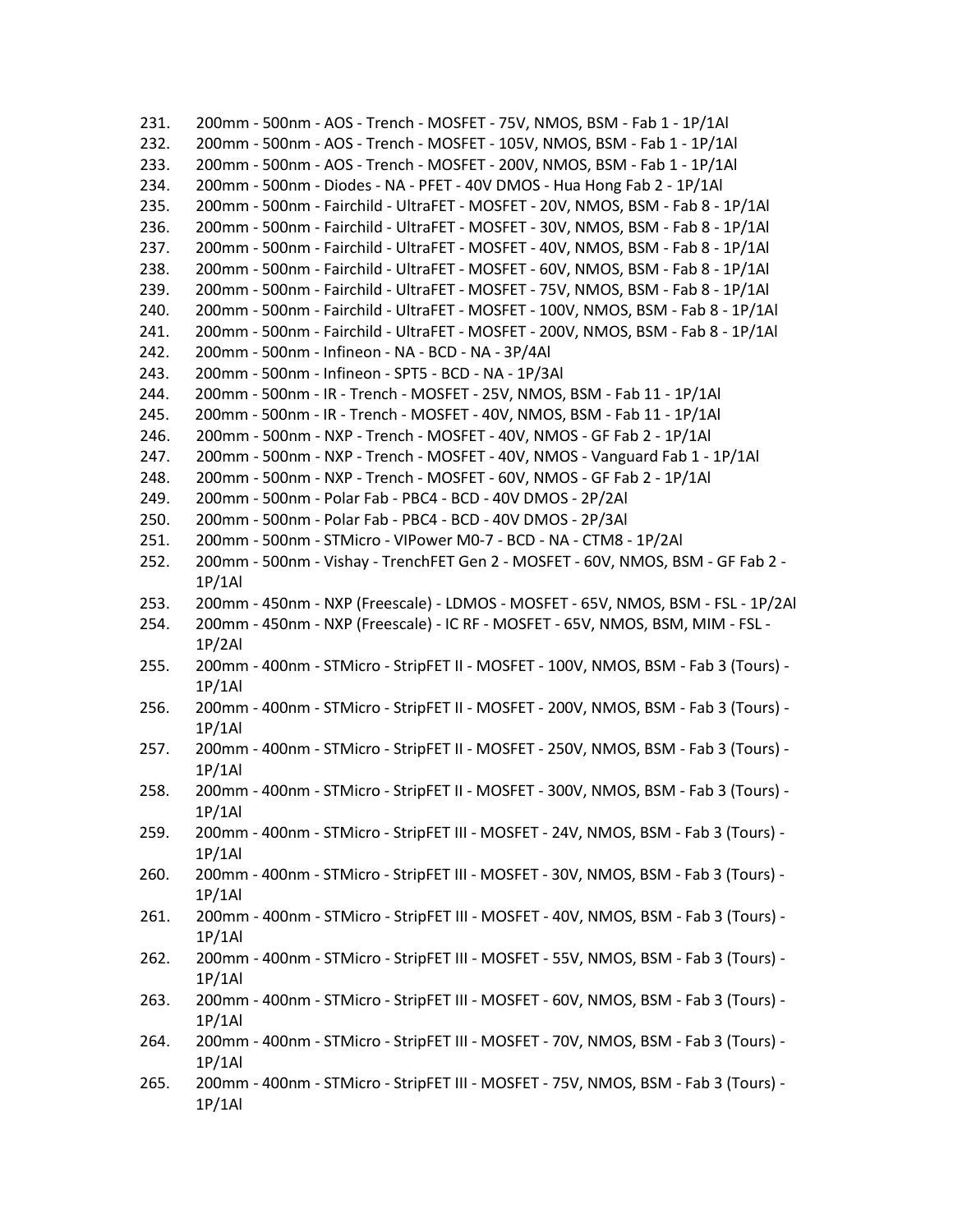| 266. | 200mm - 400nm - STMicro - StripFET V - MOSFET - 12V, NMOS, BSM - Fab 3 (Tours) -<br>1P/1Al  |
|------|---------------------------------------------------------------------------------------------|
| 267. | 200mm - 400nm - STMicro - StripFET V - MOSFET - 24V, NMOS, BSM - Fab 3 (Tours) -<br>1P/1Al  |
| 268. | 200mm - 400nm - STMicro - StripFET V - MOSFET - 30V, NMOS, BSM - Fab 3 (Tours) -<br>1P/1Al  |
| 269. | 200mm - 400nm - STMicro - StripFET V - MOSFET - 40V, NMOS, BSM - Fab 3 (Tours) -<br>1P/1Al  |
| 270. | 200mm - 400nm - STMicro - StripFET VI - MOSFET - 40V, NMOS, BSM - Fab 3 (Tours) -<br>1P/1Al |
| 271. | 200mm - 400nm - STMicro - StripFET VI - MOSFET - 60V, NMOS, BSM - Fab 3 (Tours) -<br>1P/1Al |
| 272. | 200mm - 400nm - STMicro - StripFET VI - MOSFET - 80V, NMOS, BSM - Fab 3 (Tours) -<br>1P/1Al |
| 273. | 200mm - 350nm - AMS - H35 - HVCMOS - MR, HR - 2P/4Al                                        |
| 274. | 200mm - 350nm - AOS - Gen 4 - MOSFET - 30V, NMOS - Fab 1 - 2P/2Al                           |
| 275. | 200mm - 350nm - AOS - Gen 4 - MOSFET - 30V, NMOS - Fab 4 - 1P/2Al                           |
| 276. | 200mm - 350nm - AOS - Gen 4 - MOSFET - 30V, PMOS - Fab 4 - 1P/2Al                           |
| 277. | 200mm - 350nm - MagnaChip - HP35E65 - BCD - NA - 1P/4Al                                     |
| 278. | 200mm - 350nm - NXP - LDMOS - MOSFET - 65V - NMOS - ICN8 - 1P/5Al                           |
| 279. | 200mm - 350nm - STMicro - BCD6 - BCD - NA - Agrate - 1P/3Al                                 |
| 280. | 200mm - 350nm - STMicro - BCD6 - BCD - NA - Catania - 1P/3Al                                |
| 281. | 200mm - 350nm - STMicro - BCD6 - BCD - NA - Agrate - 1P/4Al                                 |
| 282. | 200mm - 350nm - STMicro - BCD6 - BCD - NA - Catania - 1P/4Al                                |
| 283. | 200mm - 350nm - STMicro - BCD6 - BCD - NA - Agrate - 1P/5Al                                 |
| 284. | 200mm - 350nm - STMicro - BCD6 - BCD - NA - Catania - 1P/5Al                                |
| 285. | 200mm - 350nm - TI - LBC5 - BCD - NA - DFAB - 2P/3Al                                        |
| 286. | 200mm - 250nm - Infineon - SPT7 - BCD - NA - Villach - 2P/4Al/1Cu                           |
| 287. | 200mm - 250nm - NXP (Freescale) - SMOS8 - BCD - MIM, DGO - Chandler - 1P/4Al                |
| 288. | 200mm - 250nm - TI - LBC7 - BCD - NA - 2P/3Al                                               |
| 289. | 200mm - 180nm - AMS - H18 - HVCMOS - HR, MIM - 1P/4Al                                       |
| 290. | 200mm - 180nm - AMS - H18 - HVCMOS - HR, MIM - 1P/6Al                                       |
| 291. | 200mm - 180nm - AMS - H18 - HVCMOS - MR, HR, DMIM - 1P/6Al                                  |
| 292. | 200mm - 180nm - AOS - Gen 5 - MOSFET - 25V, NMOS - Fab 4 - 2P/2Al                           |
| 293. | 200mm - 180nm - AOS - Gen 5 - MOSFET - 30V, NMOS - Fab 4 - 2P/2Al                           |
| 294. | 200mm - 180nm - Dongbu Hitek - NA - BCD - NA - 1P/4Al                                       |
| 295. | 200mm - 180nm - Global Foundries (Sing) - NA - BCD - NA - 1P/4Al                            |
| 296. | 200mm - 180nm - Infineon - Smart7 - BCD - 40V - Villach - 1P/2Cu                            |
| 297. | 200mm - 180nm - NXP (Freescale) - SMOS10 - BCD - MIM, DGO - Chandler - 1P/4Al               |
| 298. | 200mm - 180nm - On Semi - I4T45 - MIM, DGO - Gresham - 1P/5Al                               |
| 299. | 200mm - 180nm - Renesas - AC01 - BCD - 30V, DNW, DGO, HR, RDL - Naka 200mm -<br>1P/3Al      |
| 300. | 200mm - 180nm - Renesas - Trench - MOSFET - 12V, high side, NMOS, BSM - NA - 1P/1Al         |
| 301. | 200mm - 180nm - Renesas - Trench - MOSFET - 12V, low side, NMOS, BSM - NA - 1P/1Al          |
| 302. | 200mm - 180nm - SMIC - NA - BCD - NA - 1P/4Al                                               |
| 303. | 200mm - 180nm - STMicro - M09 - BCD - 40V - Catania - 1P/3Cu                                |
| 304. | 200mm - 180nm - TI - LBC8 - BCD - 65V DMOS - MH8 - 2P/4Al                                   |
| 305. | 200mm - 180nm - TowerJazz - NA - BCD - NA - 1P/4Al                                          |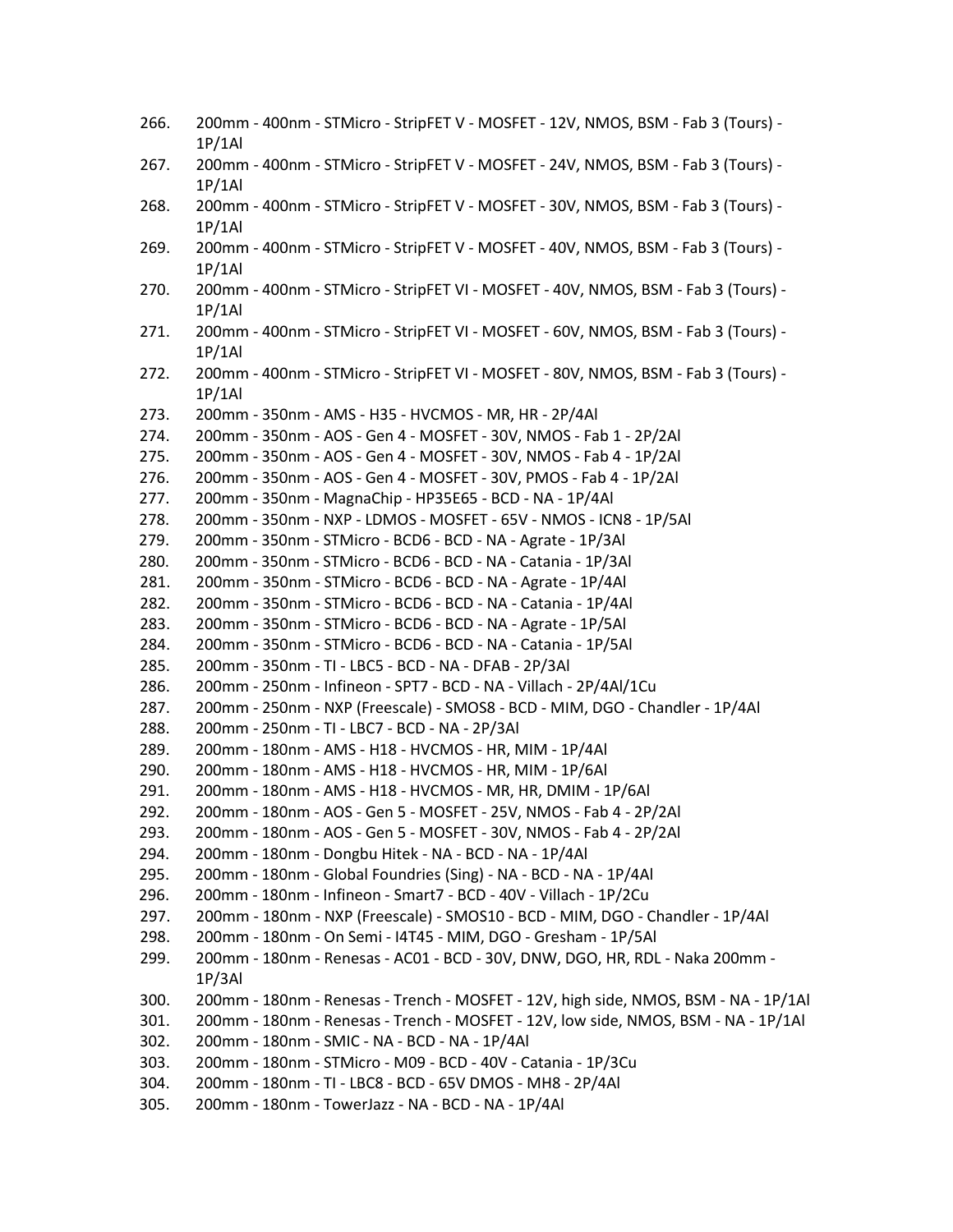306. 200mm - 180nm - TSMC - NA - BCD - NA - 1P/4Al 307. 200mm - 180nm - UMC - NA - BCD - 150V, Res - 1P/4Al 308. 200mm - 180nm - X-Fab - XH018 - HVCMOS - MIM - Sarawak - 1P/6Al 309. 200mm - 180nm - X-Fab - XP018 - BCD - DNW, MIM, OTP - Sarawak - 1P/5Al 310. 200mm - 180nm - X-Fab - XP018 - BCD - DNW, MIM, OTP - Sarawak - 1P/6Al 311. 200mm - 180nm - X-Fab - XT018 - BCD - NA - Sarawak - 1P/6Al 312. 200mm - 160nm - STMicro - BCD8 - BCD - NA - Agrate - 1P/3Al/1Cu 313. 200mm - 160nm - STMicro - BCD8 - BCD - NA - Catania - 1P/3Al/1Cu 314. 200mm - 160nm - STMicro - BCD8 - BCD - EEPROM - Agrate - 1P/3Al/1Cu 315. 200mm - 160nm - STMicro - BCD8 - BCD - EEPROM - Catania - 1P/3Al/1Cu 316. 200mm - 150nm - Renesas - AC02 - BCD - 30V, DNW, DGO, HR, RDL - Naka 200mm - 1P/4Al 317. 200mm - 150nm - Renesas - NA - BCD - DTI, Res, Polyimide - Kansai - 1P/4Al 318. 200mm - 130nm - Infineon - SPT9 - BCD - 60V DMOS - 2P/4Al 319. 200mm - 130nm - JSC - NA - BCD - BCiD-0.13 - Oita - 1P/5Cu 320. 200mm - 130nm - Rohm - NA - BCD - 17.5V, TGO, DNW, HR, MIM - Hamamatsu 200mm - 1P/5Al 321. 200mm - 110nm - STMicro - BCD9 - BCD - NA - Agrate - 1P/4Cu 322. 200mm - 110nm - STMicro - BCD9 - BCD - NA - Agrate - 1P/5Cu 323. 200mm - 110nm - STMicro - BCD9 - BCD - NA - Catania - 1P/4Cu 324. 200mm - 110nm - STMicro - BCD9 - BCD - NA - Catania - 1P/5Cu 325. 200mm - 110nm - STMicro - BCD9 - BCD - EEPROM - Agrate - 1P/4Cu 326. 200mm - 110nm - STMicro - BCD9 - BCD - EEPROM - Agrate - 1P/5Cu 327. 200mm - 110nm - STMicro - BCD9 - BCD - EEPROM - Catania - 1P/4Cu 328. 200mm - 110nm - STMicro - BCD9 - BCD - EEPROM - Catania - 1P/5Cu 329. 200mm - 110nm - Vanguard - NA - BCD - DGO, DNW, LDMOS, 2Vt - 1P/3Al 330. 300mm - 950nm - Infineon - CoolMOS - MOSFET - 500V, NMOS, BSM - Dresden - 1P/1Al 331. 300mm - 950nm - Infineon - CoolMOS - MOSFET - 600V, NMOS, BSM - Dresden - 1P/1Al 332. 300mm - 950nm - Infineon - CoolMOS - MOSFET - 900V, NMOS, BSM - Dresden - 1P/1Al 333. 300mm - 950nm - Infineon - EC Diode - Diode - 3300V, BSM - Dresden - 0P/1Al 334. 300mm - 950nm - Infineon - EC Diode - Diode - 4500V, BSM - Dresden - 0P/1Al 335. 300mm - 950nm - Infineon - EC Diode - Diode - 6500V, BSM - Dresden - 0P/1Al 336. 300mm - 950nm - Infineon - IGBT3 - IGBT - 600V, BSM - Dresden - 1P/1Al 337. 300mm - 950nm - Infineon - IGBT3 - IGBT - 1200V, BSM - Dresden - 1P/1Al 338. 300mm - 950nm - Infineon - IGBT3 - IGBT - 1700V, BSM - Dresden - 1P/1Al 339. 300mm - 950nm - Infineon - IGBT3 - IGBT - 3300V, BSM - Dresden - 1P/1Al 340. 300mm - 950nm - Infineon - IGBT3 - IGBT - 4500V, BSM - Dresden - 1P/1Al 341. 300mm - 950nm - Infineon - IGBT3 - IGBT - 6500V, BSM - Dresden - 1P/1Al 342. 300mm - 950nm - Infineon - IGBT4 - IGBT - 600V, BSM - Dresden - 1P/1Al 343. 300mm - 950nm - Infineon - IGBT4 - IGBT - 1200V, BSM - Dresden - 1P/1Al 344. 300mm - 950nm - Infineon - IGBT4 - IGBT - 1700V, BSM - Dresden - 1P/1Al 345. 300mm - 950nm - Infineon - IGBT5 - IGBT - 650V, BSM - Dresden - 1P/1Al 346. 300mm - 950nm - Infineon - IGBT5 - IGBT - 1200V, BSM - Dresden - 1P/1Al 347. 300mm - 800nm - Infineon - IGBT7 - IGBT - 1200V, BSM - Dresden - 1P/1Al 348. 300mm - 700nm - On Semi - Trench 6 - MOSFET - 40V, BSM - EFKNY - 1P/1Al 349. 300mm - 500nm - Infineon - OptiMOS5 - MOSFET - 60V, NMOS, BSM - Kulim - 1P/2Al 350. 300mm - 250nm - TI - LBC7 - BCD - 30V DMOS - 2P/3Al 351. 300mm - 200nm - Infineon - DRS300 - MOSFET - 60V, NMOS, BSM - Dresden - 1P/1Al